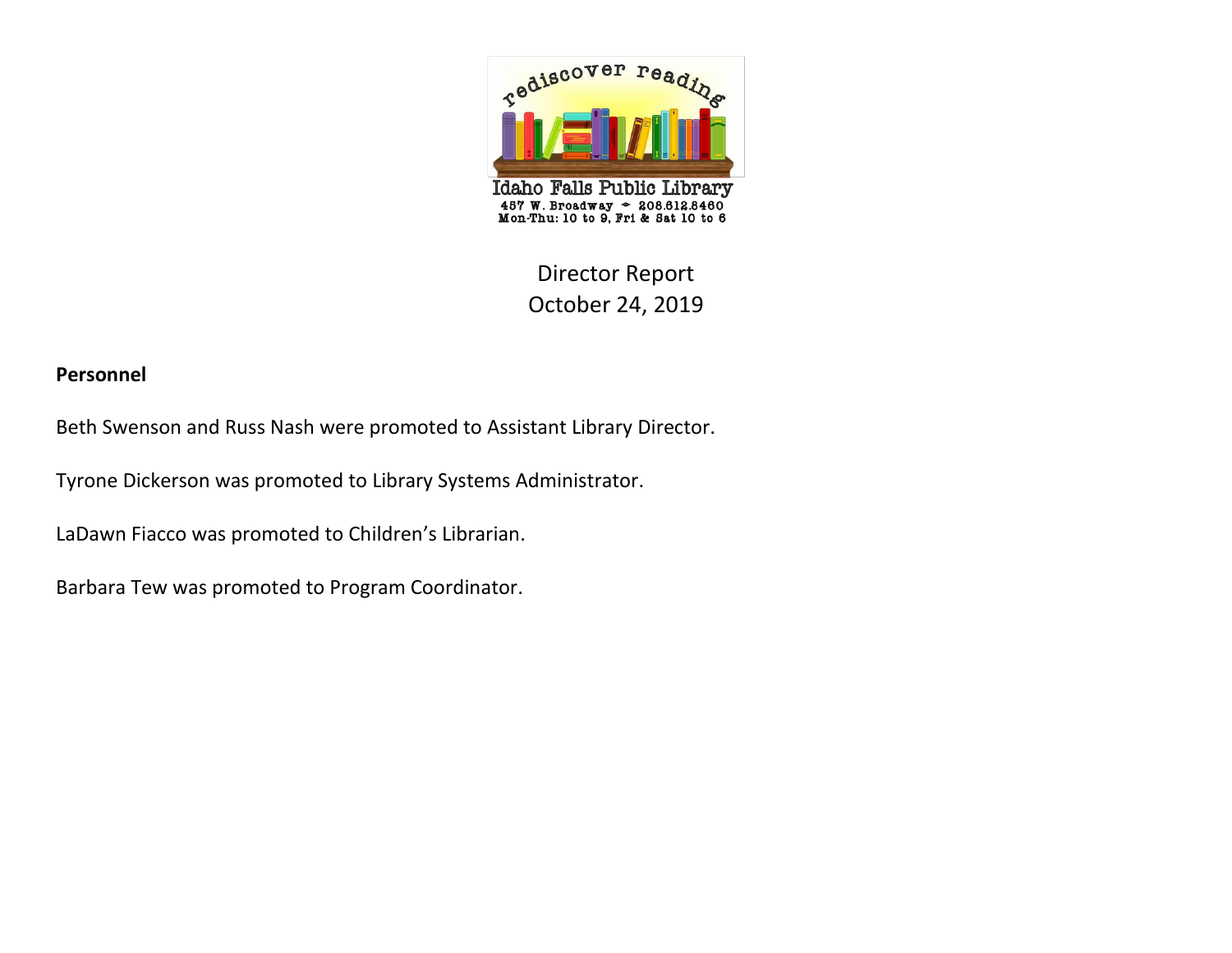

## **Programs / Tours**

Following programs were presented or held in the Library during the last month:

Coding for Kids with 135 attendees

Science Club / Amazing Artists with 66 attendees

Author Visits with 457 attendees

Puzzle Night with 15 attendees

Crafty Chicks with 30 attendees

Chess Night with 51 attendees

Knit Together with 21 attendees

Tween Tuesdays with 74 attendees

Adult Makerspace with 2 attendees

Jane Austen Ball with 67 attendees

Puzzle Table (passive) with 392 attendees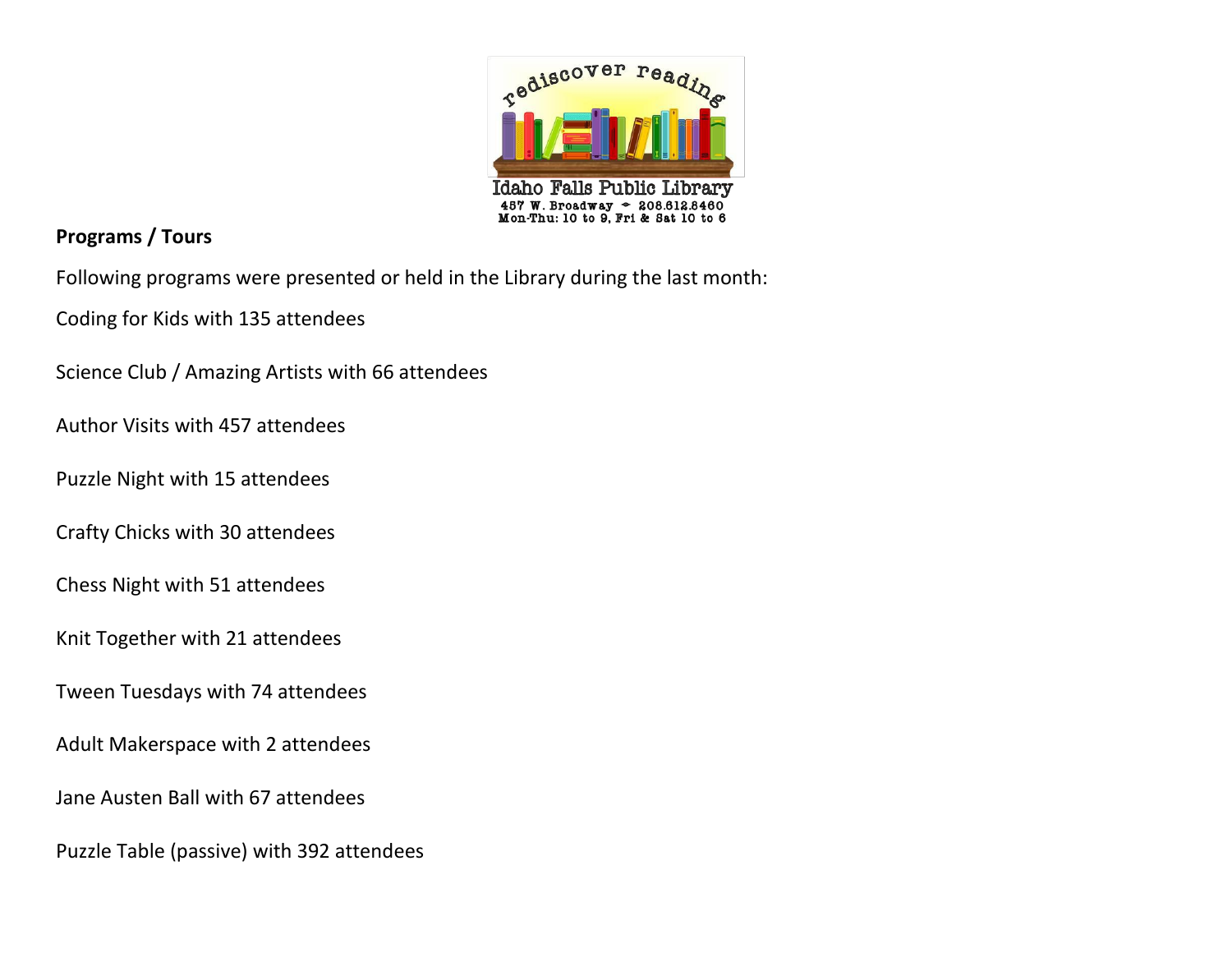

D&D Days with 19 attendees

- 47 Story Times / Book Babies programs with 1,468 people attendees
- 397 people stayed after 19 programs to play with toys
- 4 additional Children's programs with 159 attendees
- 8 tween/Young Adult programs with 116 attendees
- 24 Adult/Family programs with 418 attendees
- 1 tour with 51 attendees
- Coloring pages printed: 2,164
- People observed playing with toys from IFPL Play Station: 1,514
- Outreach My First Books (program to give books to disadvantaged children ages 0-5) 7 classes visited, 1132 books given to children.
- Hawthorne Elementary Night To Unite: 100+ people: This event was for families that go to Hawthorne to learn about what services are available in the community.
- Edgemont Elementary Family Fun Night: 100+ (?) people